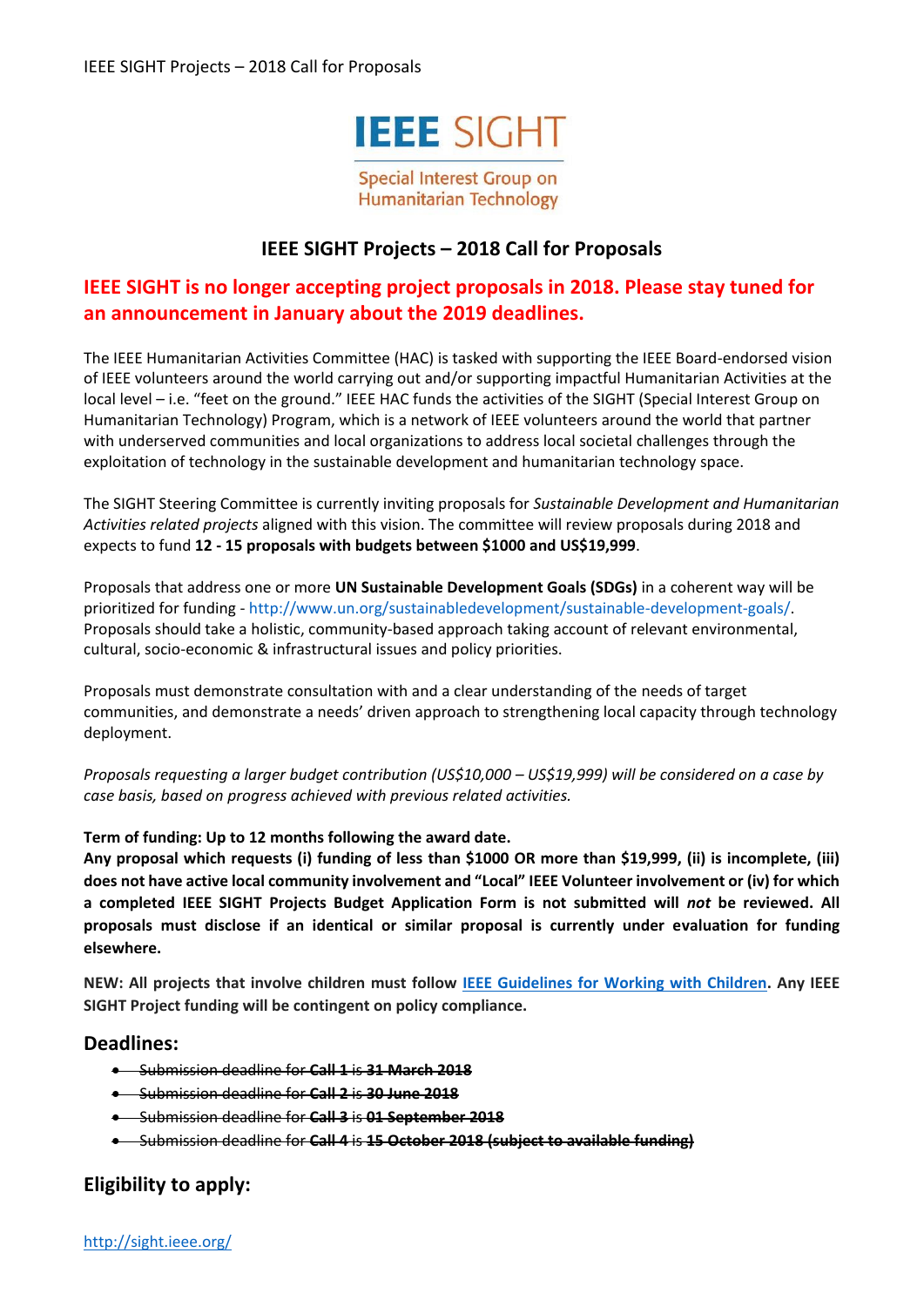● *IEEE SIGHT Groups in good standing and located in the country or countries where the project is to take place are eligible to submit proposals.* It is possible for an eligible local SIGHT Group applying for funding to collaborate with SIGHT Groups and/or SIGHT members based in another country. This should be justified.

● An IEEE OU (normally local IEEE Section) must act as a fiscal agent for each SIGHT group. IEEE financial requirements for funding disbursements will apply. Funds will not be disbursed to an individual.

# **Attributes of projects considered:**

● IEEE SIGHT provides funding to support local IEEE volunteers identifying community challenges in consultation with local stakeholders and providing solutions locally – i.e. "feet on the ground."

● Active "Local" IEEE Volunteer involvement means that key IEEE leaders of the project are **currently resident** (living) in the country/countries in which the project is to take place.

- Projects must articulate the need of a local, underserved community and how and why they will benefit.
- Project must have active local community involvement including relevant local stakeholder groups.

● Projects are expected to involve multiple complementary activities, (e.g. community building, technology adaptation, deployment, assessment, and so on). Potential impact must be clearly articulated.

● Opportunity and potential for sustainability is a key focus.

● While projects must have some technology component, leveraging IEEE's core competencies, these can be applied to any focus area (e.g. Agriculture, Education, Energy, Healthcare, Water and Sanitation, etc).

● If your proposal is primarily or exclusively focused on education, please qualify funding opportunities under EPICS in IEEE (http://epics.ieee.org) before engaging with IEEE SIGHT Projects.

● If your proposal is primarily or exclusively focused on solar solutions for off-grid communities, please qualify funding opportunities under IEEE Smart Village (http://ieee-smart-village.org) before engaging with IEEE SIGHT Projects. IEEE Smart Village has a strong focus on achieving affordability and sustainability by supporting establishment of locally owned entrepreneurial energy businesses.

# **Projects NOT considered:**

- Projects which do not clearly articulate meaningful community involvement.
- Projects that are *primarily research or commercial in nature* or are *not focused on addressing local needs*.
- Projects that are focused solely on the development of technology for arbitrary deployment (i.e. building a better water pump for the developing world).

○ However, projects that involve adaptation, modification and/or enhancement of a specific technology or technologies to address a specific setting may be considered on a case by case basis.

- Projects focused primarily on immediate disaster relief *or* supplying/distributing existing products.
- Projects less than US\$500 OR more than US\$19,999.
- Projects with no clearly articulated plan for sustainability.

# **Eligible Project Costs**

The IEEE SIGHT Projects Sub-committee is interested in supporting volunteer projects taking a sustainable, holistic approach to address identified community challenges, working in partnership with local stakeholders.

As the available SIGHT Projects budget is finite, it necessary to introduce some priorities and constraints in relation to what can and cannot be funded, to maximize the impact of IEEE and non-IEEE volunteer "feet on the ground activities" during and after the funded phase of SIGHT supported projects.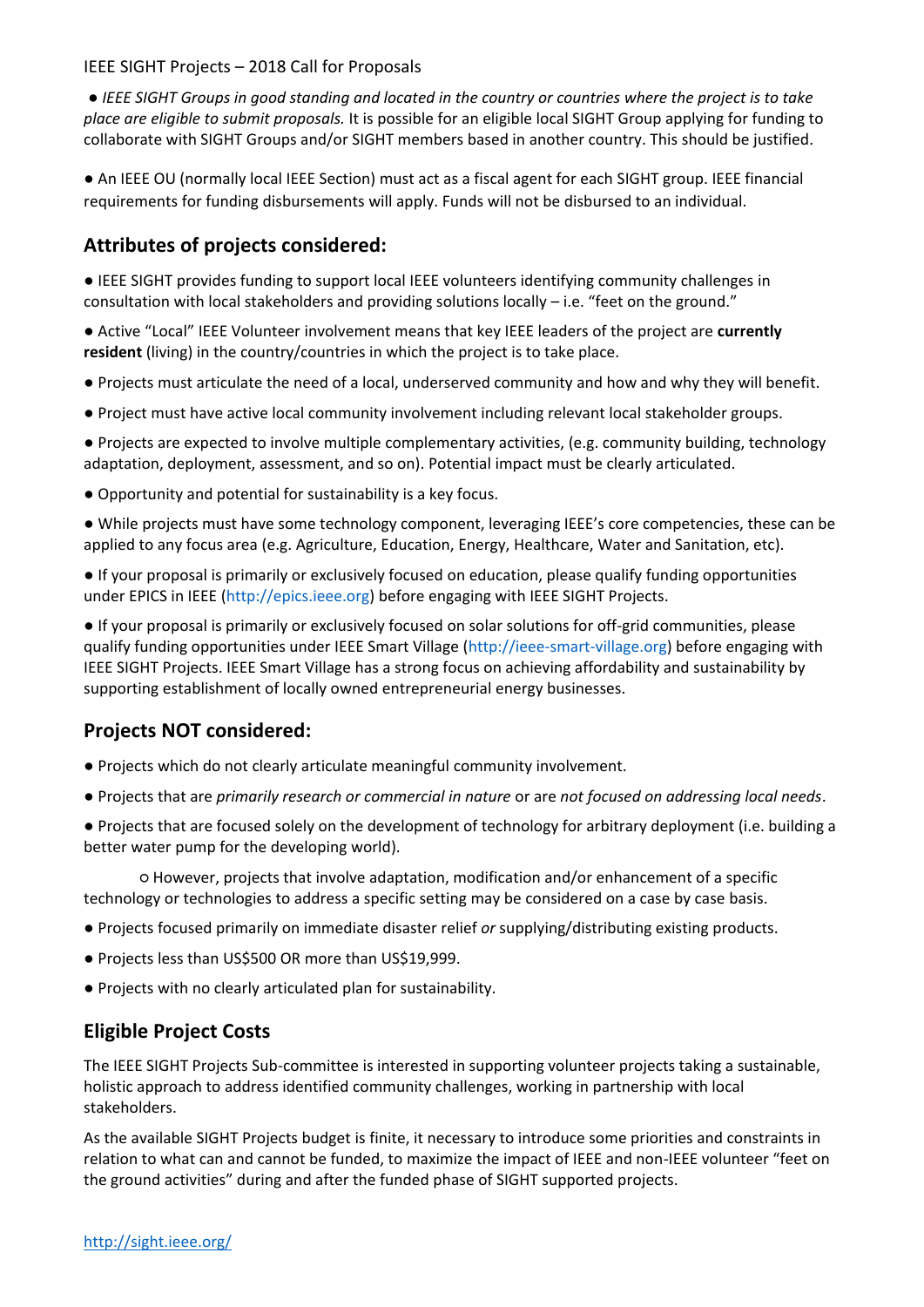As a result, the SIGHT Projects Sub-committee is prioritizing supporting *direct project costs*, including necessary equipment, materials, supplies, and travel. No volunteer salary will be provided.

Funding work carried out by any non-volunteer would need to be carefully justified. Any associated costs should be clearly explained and not constitute any more than a minor part of the overall budget proposed.

No indirect costs will be considered for funding, including but not limited to Overhead Rates, F&A, tuition, administration, management, project management, etc.

### **Questions**

It is recommended that you carefully review http://ieee-sight-toolkit.org/operate/projects/funding/ Do you have any questions you wish to ask about the potential suitability of your proposal? If in doubt, please contact HAC at sight-projects@ieee.org before developing and submitting your proposal.

# **Proposal Evaluation Criteria**

1. **Alignment with SIGHT funding requirements** in one or more of the three areas described above

### **2. Proposed community**

- 1. Clear identification of a need by a local underserved community
- 2. Evidence of the underserved community's support for and expected engagement in the project
- 3. Clear description of expected long-term outcomes for the community
- 4. Expected number of people impacted by the project

#### **3. Project framework**

1. Credible project plan and clearly defined expected project outputs

2. Clear description of technology/technologies to be used and how it will be applied in the local context

- 3. Awareness of and understanding of similar initiatives (to avoid "re-inventing the wheel")
- 4. How will the local community be trained and supported to maintain the solution implemented?

#### **4. Project budget and timeline**

- 1. Clearly defined timeline, with milestones to be achieved
- 2. Realistic and well justified budget, including a breakdown of all major items

#### **5. Project Risk Analysis**

- 1. What risks may impact on the potential success of the project, including project completion?
- 2. What steps are being taken or will be taken to mitigate these risks?

#### **6. Sustainability of project outcomes**

- 1. Which aspects of the project will continue after SIGHT funding has been consumed?
- 2. How will continuation and sustainability of project outcomes be achieved?

3. Clear description of how the project outputs will contribute to expected long-term outcomes, including empowering the community, improving local conditions etc.

4. Plan for measuring project outcomes (future proposals by the same team will require a report on previous project outcomes)